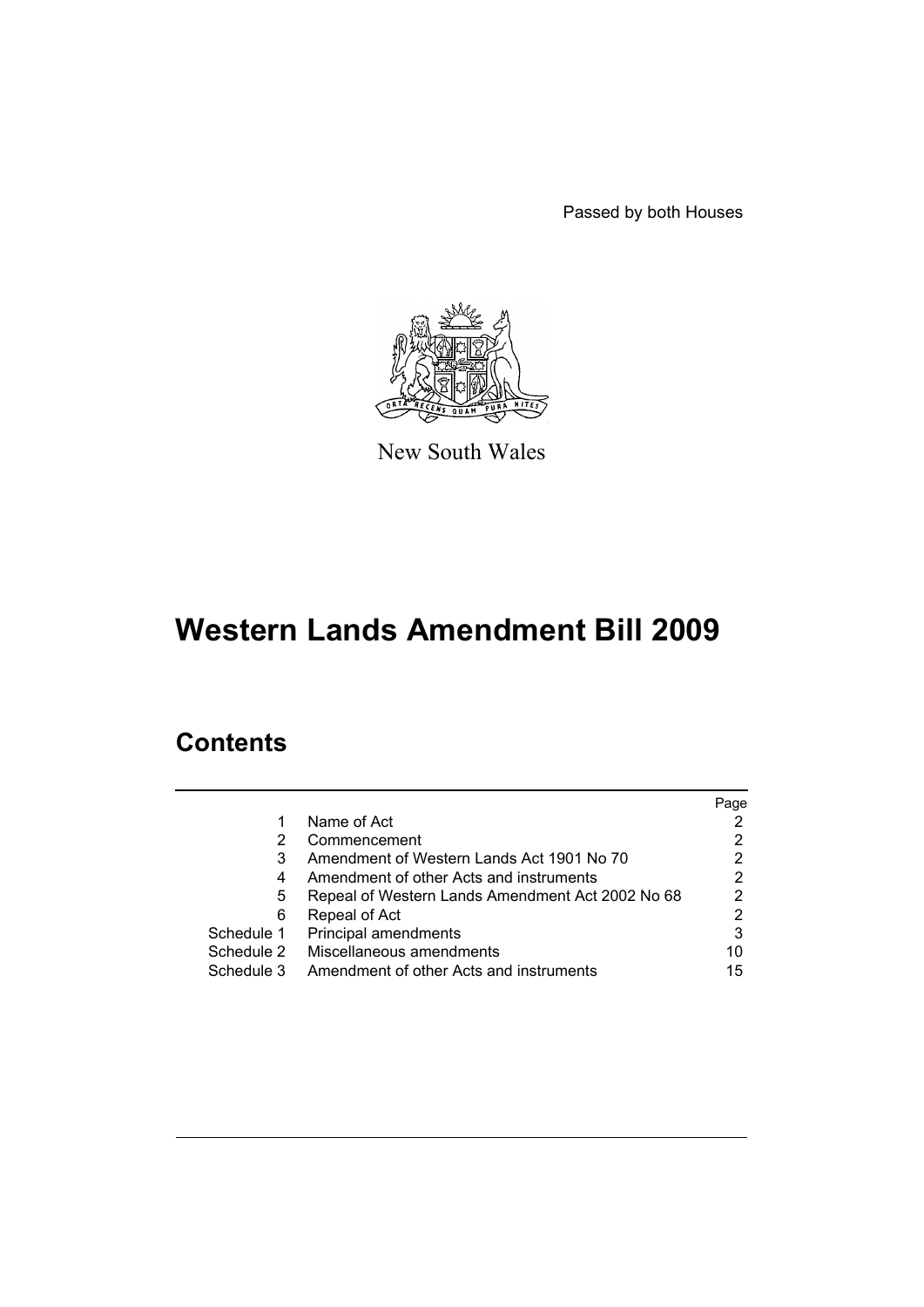*I certify that this public bill, which originated in the Legislative Assembly, has finally passed the Legislative Council and the Legislative Assembly of New South Wales.*

> *Clerk of the Legislative Assembly. Legislative Assembly, Sydney, , 2009*



New South Wales

# **Western Lands Amendment Bill 2009**

Act No , 2009

An Act to amend the *Western Lands Act 1901* as a result of a statutory review under section 3B of that Act; and for other purposes.

*I have examined this bill and find it to correspond in all respects with the bill as finally passed by both Houses.*

*Assistant Speaker of the Legislative Assembly.*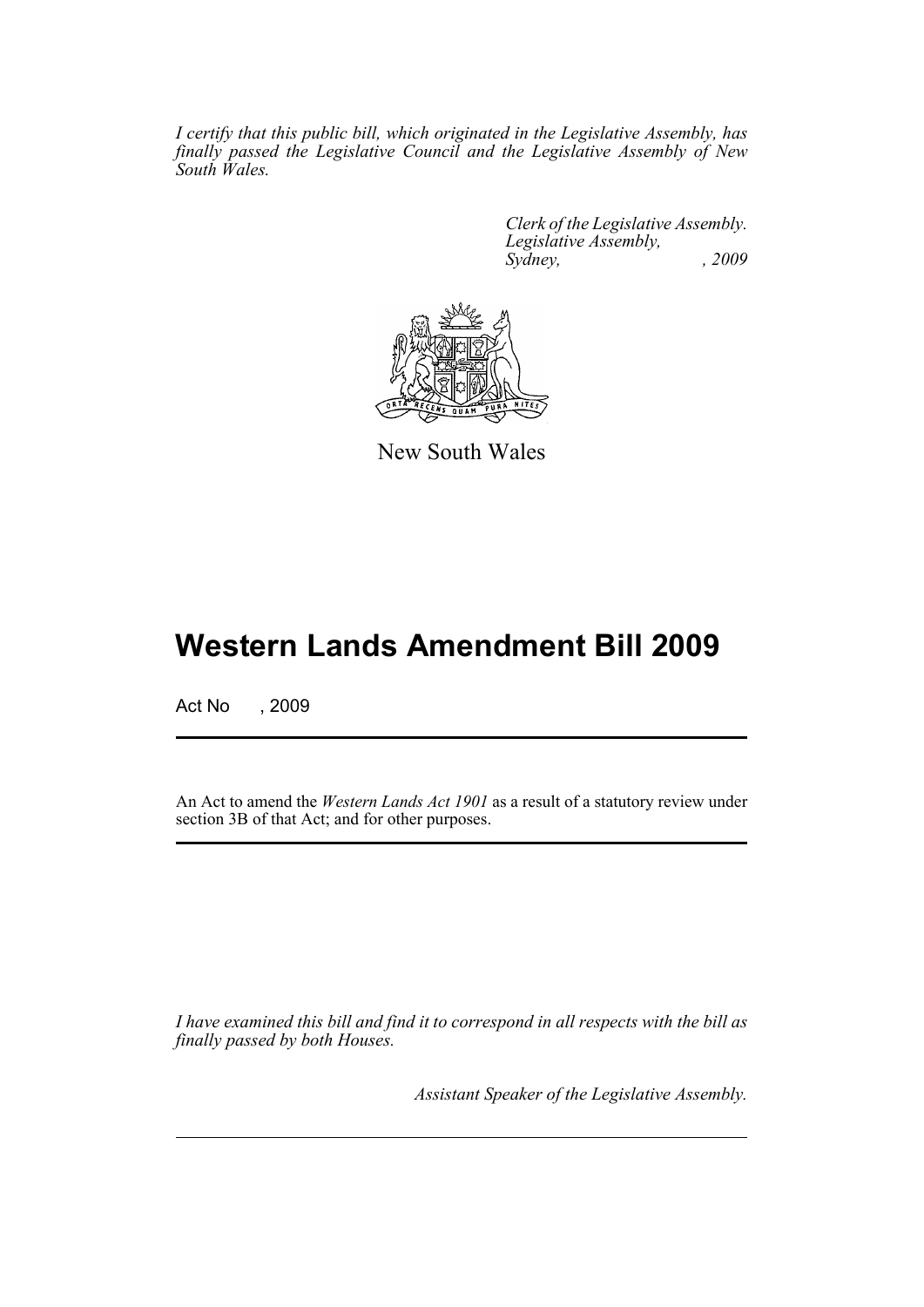# <span id="page-2-0"></span>**The Legislature of New South Wales enacts:**

#### **1 Name of Act**

This Act is the *Western Lands Amendment Act 2009*.

#### <span id="page-2-1"></span>**2 Commencement**

- (1) This Act commences on the date of assent to this Act, subject to subsection (2).
- (2) Schedule 2 [24] commences on a day to be appointed by proclamation.

# <span id="page-2-2"></span>**3 Amendment of Western Lands Act 1901 No 70**

The *Western Lands Act 1901* is amended as set out in Schedules 1 and 2.

#### <span id="page-2-3"></span>**4 Amendment of other Acts and instruments**

Each Act and instrument listed in Schedule 3 is amended as set out in that Schedule.

# <span id="page-2-4"></span>**5 Repeal of Western Lands Amendment Act 2002 No 68**

The *Western Lands Amendment Act 2002* is repealed.

# <span id="page-2-5"></span>**6 Repeal of Act**

- (1) This Act is repealed on the day following the day on which all of the provisions of this Act have commenced.
- (2) The repeal of this Act does not, because of the operation of section 30 of the *Interpretation Act 1987*, affect any amendment made by this Act.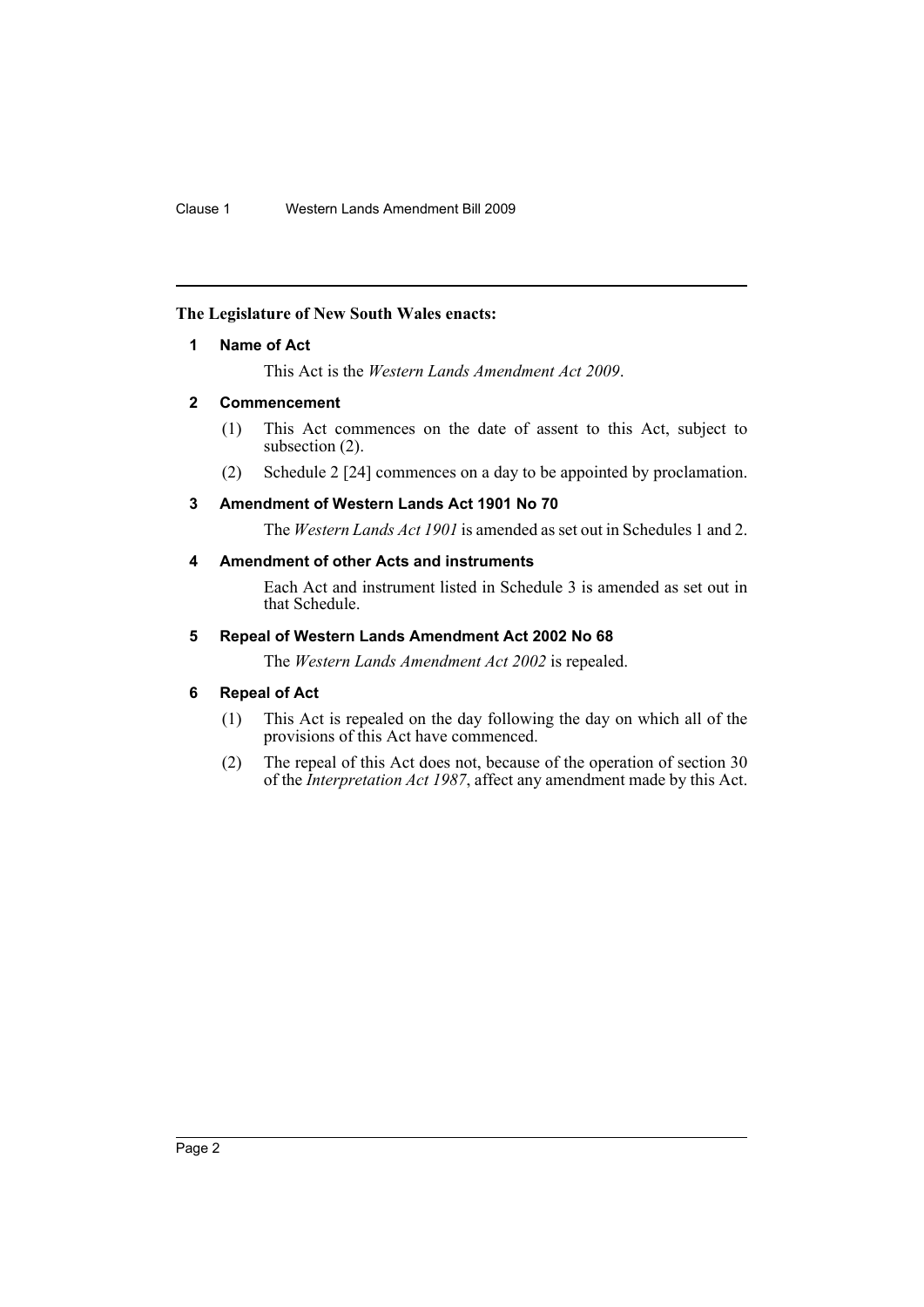**Principal amendments Schedule 1 Contract 2 Contract 2 Schedule 1 Schedule 1** 

# <span id="page-3-0"></span>**Schedule 1 Principal amendments**

(Section 3)

#### **[1] Section 2 Objects of Act**

Insert ", and to facilitate new land uses and development opportunities for land in the Western Division" after "Western Division" in section 2 (a).

# **[2] Section 2 (f)**

Insert ", having regard to both the indigenous and non-indigenous cultural heritage of the Western Division" after "Western Division".

### **[3] Section 3 Definitions**

Omit the definition of *Local Land Board* from section 3 (1). Insert instead:

*Local Land Board* means a local land board constituted under the *Crown Lands Act 1989*.

#### **[4] Section 8B Western Lands Advisory Council**

Omit "14" from section 8B (2). Insert instead "15".

# **[5] Section 8B (2) (f)**

Insert "Climate Change and" before "the Environment".

# **[6] Section 8B (2) (g) and (g1)**

Omit section 8B (2) (g). Insert instead:

- (g) one is to be appointed to represent the interests of the Minister for Primary Industries, and
- (g1) one is to be appointed to represent the interests of the Minister for Mineral Resources, and

# **[7] Section 9 Power to establish administrative districts**

Omit section  $9(2)-(7)$ .

# **[8] Sections 9A, 10 and 10A**

Omit the sections.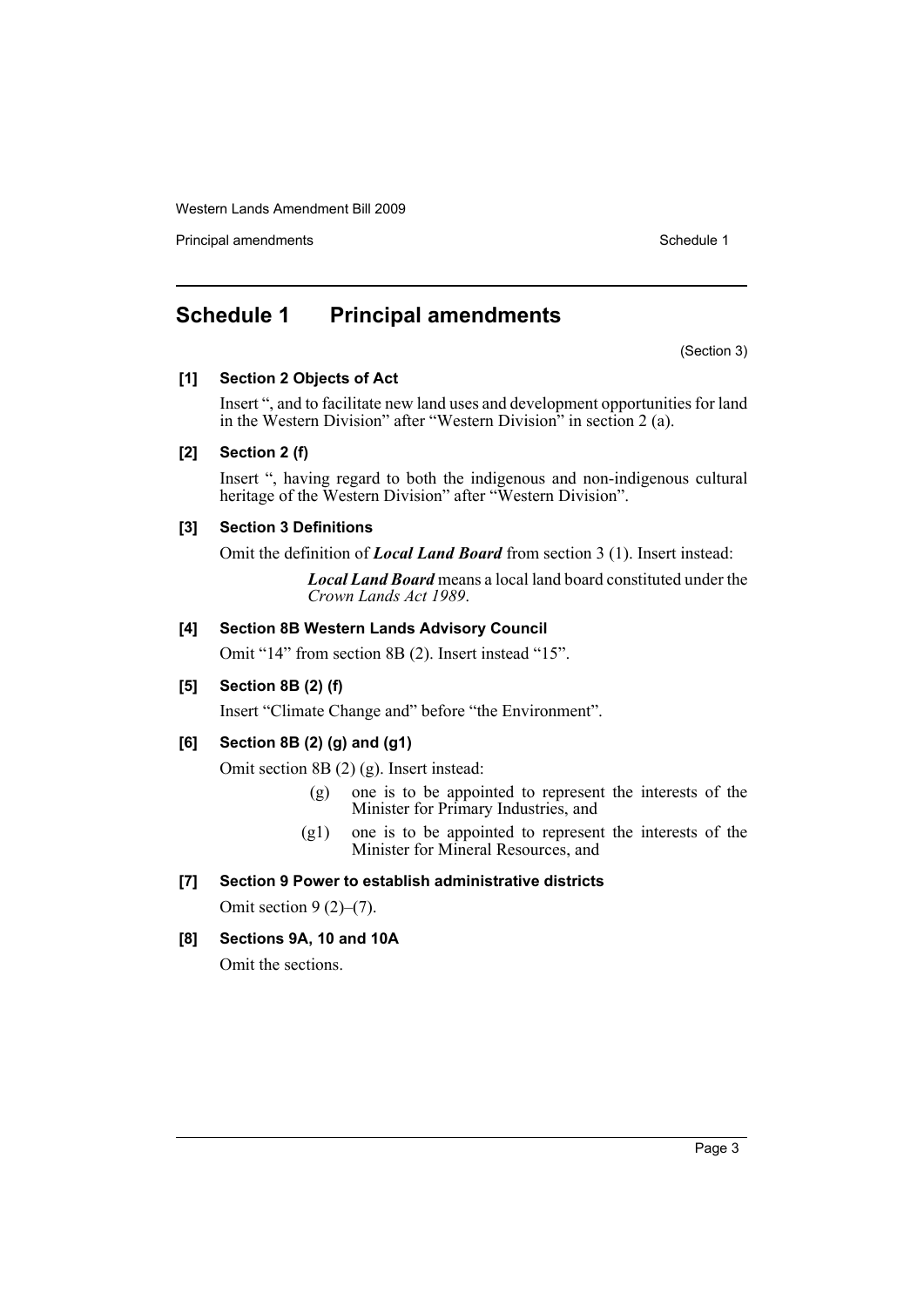Schedule 1 Principal amendments

#### **[9] Sections 18A and 18B**

Omit the sections. Insert instead:

#### **18A Condition of fencing**

- (1) The Commissioner may from time to time, by order in writing, direct that:
	- (a) the boundaries of any leased land, or any specified part of those boundaries, or
	- (b) any specified part or parts of leased land,

be fenced within such period, and with such kind of fencing, as is specified in the order.

- (2) An order under subsection (1) (a) may apportion the costs of complying with the order between the lessee of the leased land concerned and the owner or lessee of any adjoining land along the boundaries of that land.
- (3) The order is to be served on the lessee of the leased land and, in the case of an order that apportions costs as referred to in subsection (2), on the owner or lessee of the adjoining land.
- (4) Each lease is subject to a condition that the lessee will comply with the requirements of any order in force under this section in relation to the fencing of the leased land.
- (5) An order under this section may authorise the erection or use as a boundary fence of any fence that, although not on a boundary, will in the Commissioner's opinion serve the purposes of a boundary fence.
- (6) An appeal lies to a local land board against any order under this section.

**Note.** Pursuant to section 26 of the *Crown Lands Act 1989*, a party to proceedings on an appeal under this section may appeal to the Land and Environment Court against the local land board's decision on the appeal.

#### **18B Recovery of contributions from adjoining landowners**

- (1) This section applies in circumstances in which an order under section 18A  $(\hat{I})$  (a) apportions the costs of complying with the order between two or more persons, as referred to in section 18A (2).
- (2) If, in complying with the order, a person incurs costs in excess of his or her due proportion under the order, the person may recover the excess, as a debt in a court of competent jurisdiction, from any other person or persons to whom the order apportions the costs.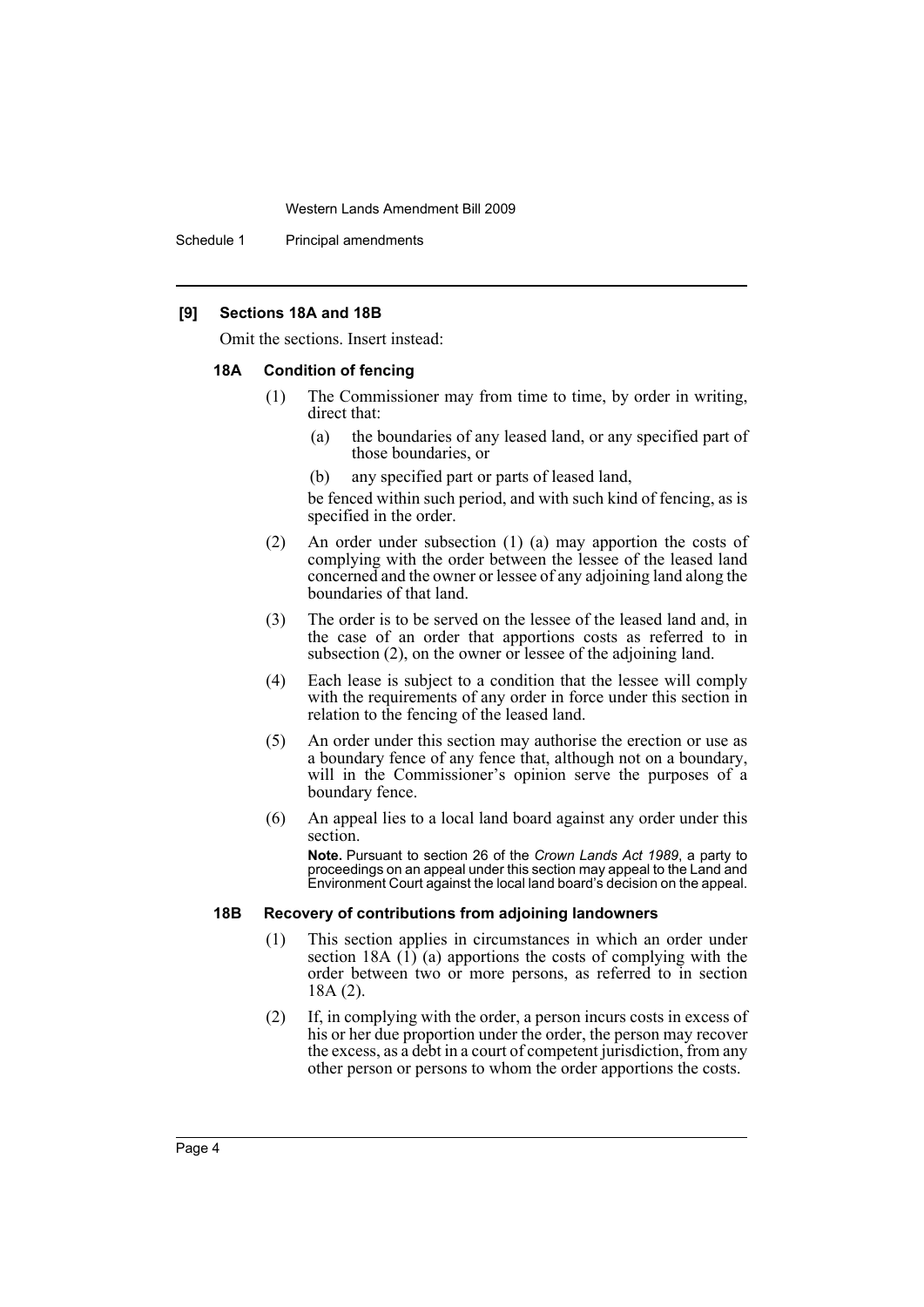Principal amendments **Schedule 1** and the set of the set of the Schedule 1 and the Schedule 1

(3) In any proceedings for recovery of such a debt, the certificate of the Commissioner as to the making and contents of the order is evidence of the matters set out in the certificate.

### **[10] Section 18C Local land board's decision as to fencing**

Omit the section.

### **[11] Part 9C, heading**

Omit "**and rights of way**". Insert instead "**, rights of way and easements**".

#### **[12] Section 35QA**

Insert after section 35Q:

#### **35QA Public roads over freehold land**

The Minister may create public roads over freehold land by acquiring the land under Part 12 of the *Roads Act 1993* and dedicating the land so acquired as a public road under Part 2 of that Act.

#### **[13] Part 9C, Division 3**

Insert after Division 2 of Part 9C:

# **Division 3 Easements to maintain Border Fences**

#### **35UA Definitions**

In this Division:

*Border Fence* means the Queensland Border Fence, or the South Australian Border Fence, within the meaning of the *Wild Dog Destruction Act 1921*.

#### *fenced portion of the State boundary* means:

- (a) so much of the boundary between New South Wales and Queensland as extends west from a point at latitude 29° 0′ 0″ South, longitude 144° 34′ 1.6″ East, for a distance of approximately 349 kilometres to the intersection of the New South Wales, Queensland and South Australia State boundaries, and
- (b) so much of the boundary between New South Wales and South Australia as extends north from a point at latitude 31° 1′ 37.4″ South, longitude 141° 0′ 0″ East, for a distance of approximately 257 kilometres to the intersection of the New South Wales, Queensland and South Australia State boundaries.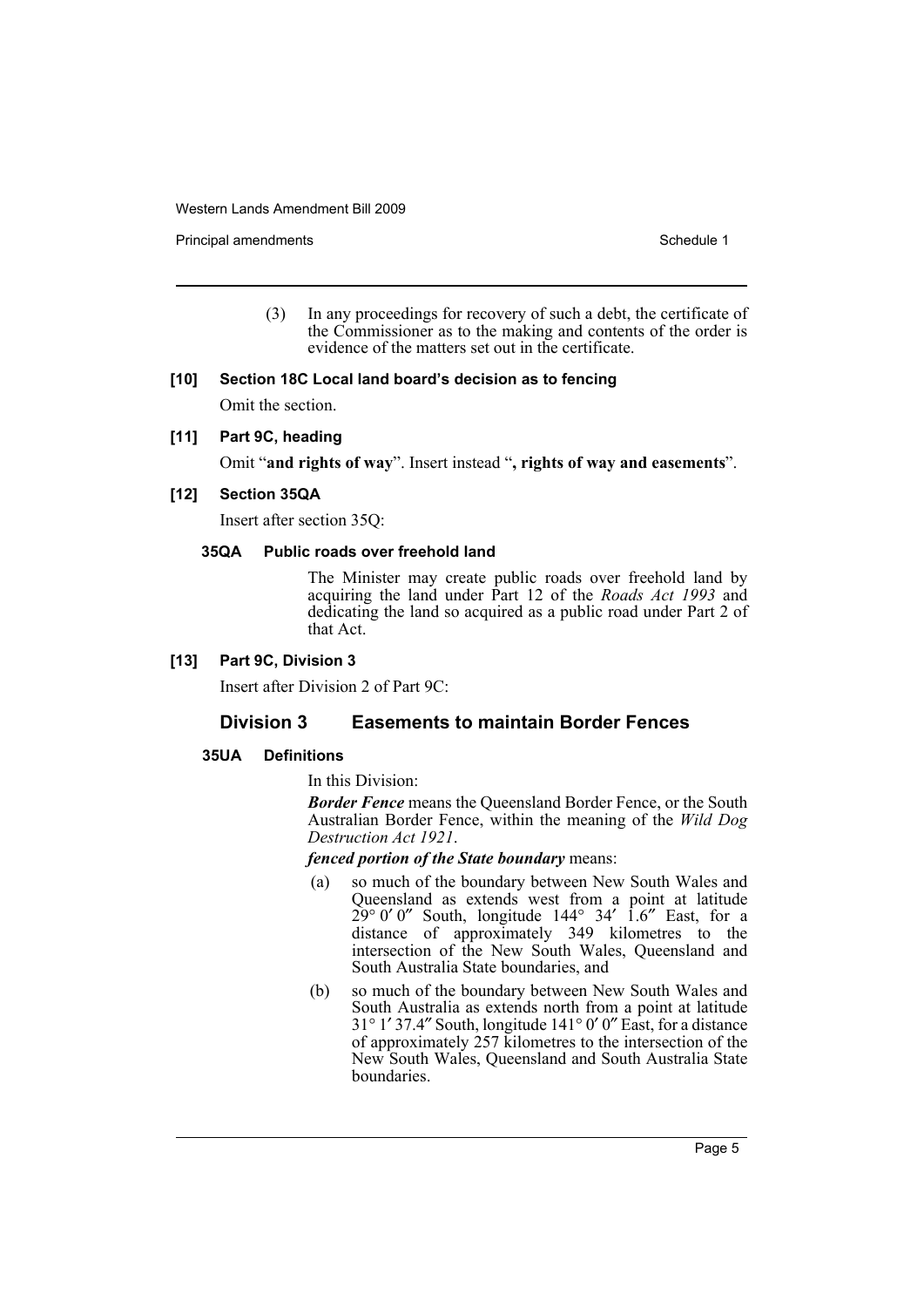Schedule 1 Principal amendments

*fencing easement* means an easement created under section 35UB.

*Wild Dog Destruction Board* means the Wild Dog Destruction Board constituted under the *Wild Dog Destruction Act 1921*.

#### **35UB Fencing easements to be created**

- (1) This section applies to land situated within the prescribed distance of the fenced portion of the State boundary.
- (2) The Minister may, by notice published in the Gazette, declare that the following easements are vested in the Wild Dog Destruction Board over land to which this section applies:
	- (a) an easement for repairs in relation to the Border Fences,
	- (b) a right of access in relation to the Border Fences,
	- (c) such other easements as are appropriate to the maintenance of those fences and that right of access.
- (3) The power conferred on the Minister by subsection (2) may only be exercised in relation to freehold land with the consent of each person having an estate or interest in that land.
- (4) On publication of the notice, each easement specified in the notice is vested in the Wild Dog Destruction Board to the extent to which it was not so vested immediately before publication.
- (5) If, by the operation of subsection (4), an easement over land under the provisions of the *Real Property Act 1900* becomes vested in the Wild Dog Destruction Board, the Board must forthwith make a request to the Registrar-General under section 46C of the *Real Property Act 1900* in relation to the easement.
- (6) On receipt of a request under section 46C of the *Real Property Act 1900* in relation to any such easement, the Registrar-General may record, in any folio of the Register kept under that Act for land affected by the creation of the easement, such particulars as the Registrar-General considers appropriate.
- (7) Section 89 of the *Conveyancing Act 1919* does not apply to an easement created under this section.
- (8) In this section, *prescribed distance* means 100 metres or such greater distance (not exceeding 200 metres) as the regulations may specify in relation to the whole or any part of the fenced portion of the State boundary.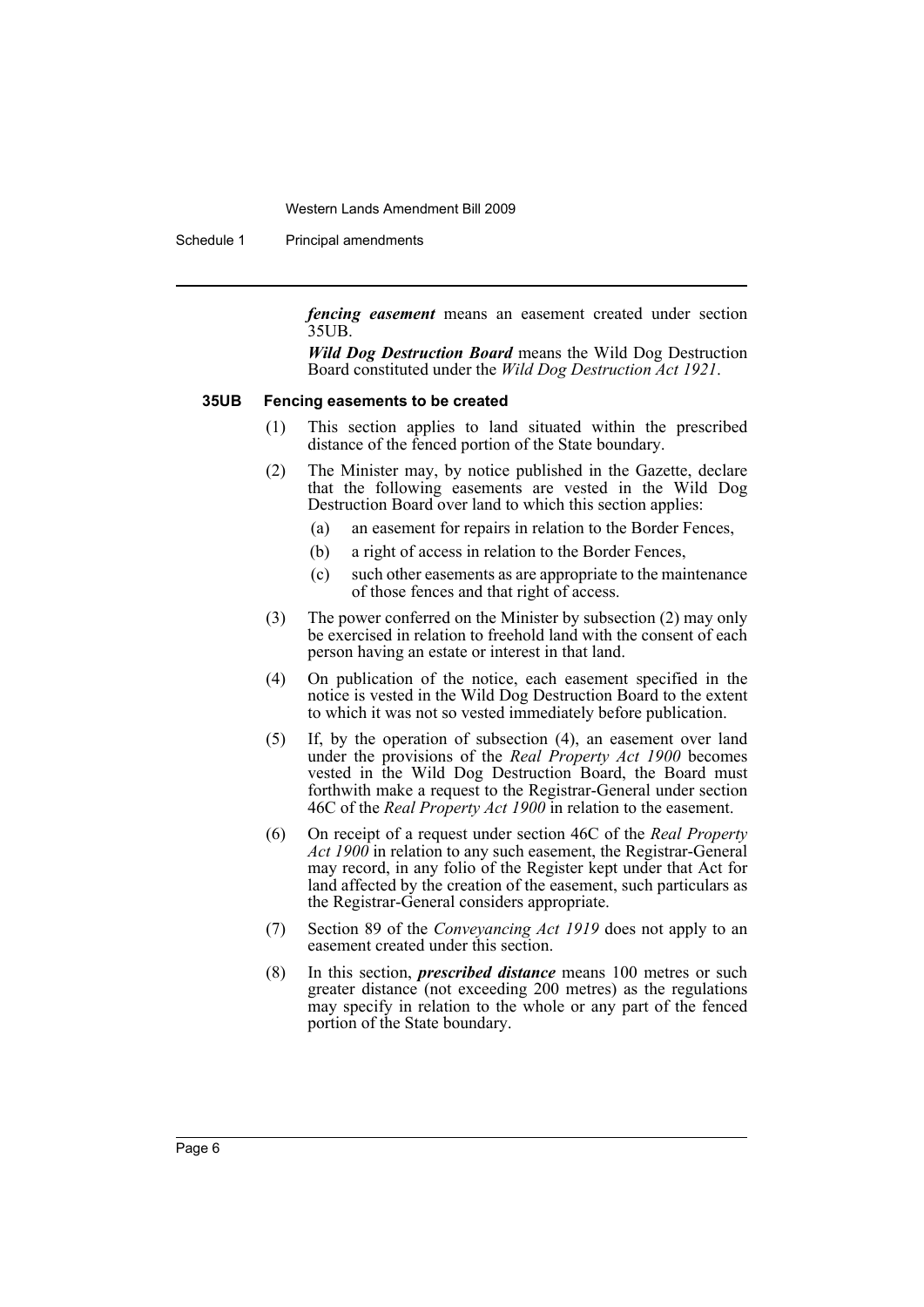Principal amendments **Schedule 1** and the set of the set of the Schedule 1 and the Schedule 1

#### **35UC Compensation**

- (1) A person who has an estate or interest in any freehold land over which a fencing easement is created, or who, but for this Act, would have had such an estate or interest, is entitled to receive compensation from the Crown in respect of the creation of the easement.
- (2) The *Land Acquisition (Just Terms Compensation) Act 1991* applies (with such modifications as may be prescribed by the regulations) to the payment of any such compensation as if the creation of the fencing easement were effected by an acquisition notice under that Act.
- (3) If there is any disagreement between the Crown and any person claiming compensation under this section as to the amount of compensation, the claim may be heard and disposed of in accordance with section 24 of the *Land and Environment Court Act 1979*.
- (4) No compensation is payable to any person in relation to any loss or damage arising from the creation of a fencing easement over land other than freehold land.

#### **35UD Fencing easements may be extinguished**

- (1) The Minister may, by notice published in the Gazette, declare that any fencing easement that is vested in the Wild Dog Destruction Board is extinguished.
- (2) On publication of the notice, each fencing easement specified in the notice is extinguished to the extent to which it subsisted immediately before publication.
- (3) On receipt of a request under section 46C of the *Real Property Act 1900* in relation to any fencing easement extinguished under this section, the Registrar-General may record, in any folio of the Register kept under that Act for land affected by the extinguishment of the easement, such particulars as the Registrar-General considers appropriate.

**Note.** For example, it may be necessary to extinguish one easement in order to replace it with another with different terms.

#### **35UE Notice to be given of creation or extinguishment of fencing easements**

As soon as practicable after a fencing easement is created or extinguished under this Division, the Minister must cause notice of that fact to be given to each owner (in relation to freehold land)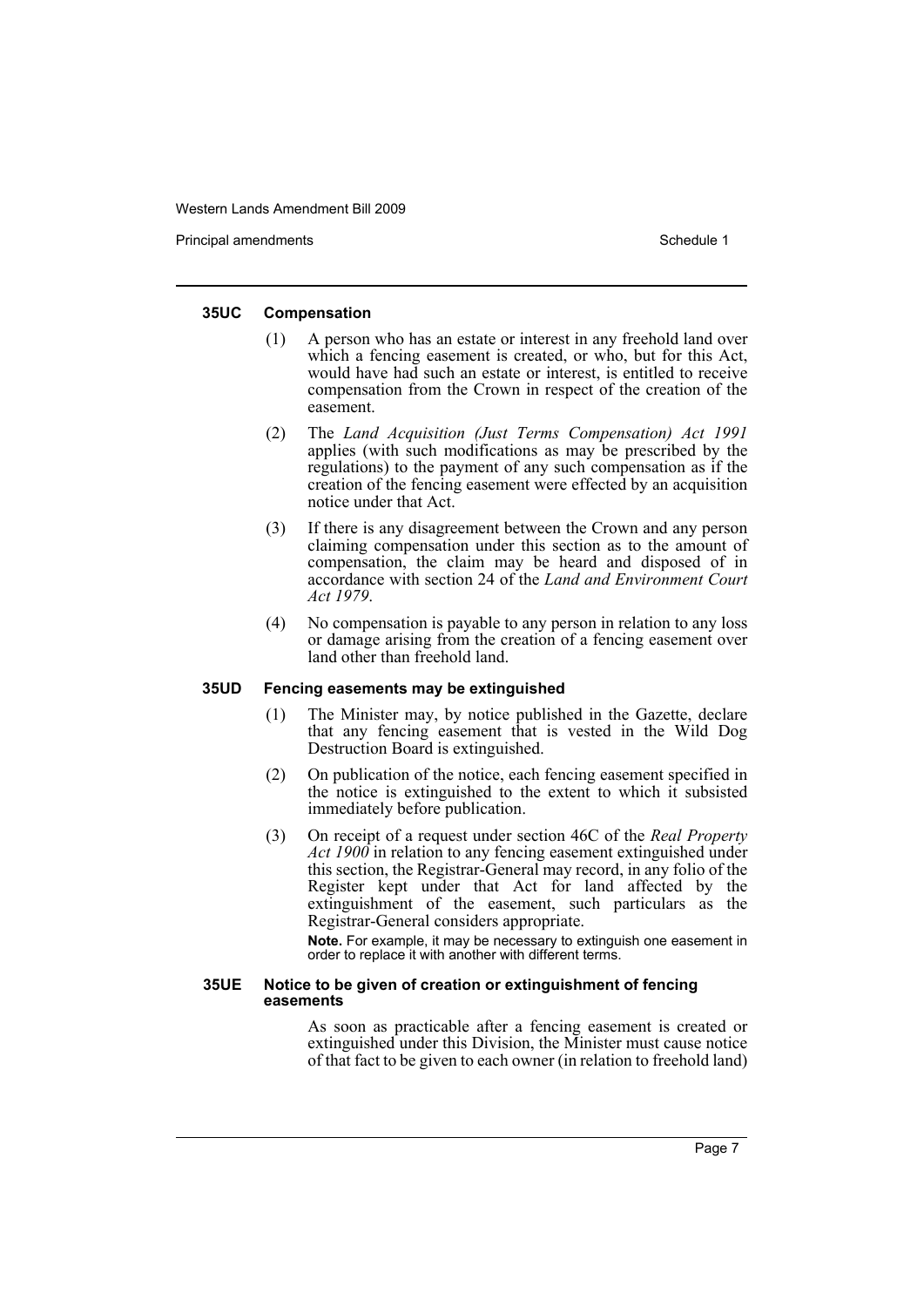Schedule 1 Principal amendments

or lessee or licensee (in relation to land other than freehold land) of land affected by the creation or extinguishment of the easement.

# **35UF Fencing easements not dutiable**

No duty is payable under the *Duties Act 1997* in respect of the creation or extinguishment of a fencing easement under this Division.

#### **35UG Division not to apply to national parks etc**

This Division does not apply to or in respect of land reserved under the *National Parks and Wildlife Act 1974*.

#### **[14] Schedule 2 Applicable provisions of the Crown Lands Act 1989**

Insert at the end of the matter under the heading "**Part 2 Administration**":

Division 2 (Local land boards)—the whole Division.

# **[15] Schedule 3 Savings, transitional and other provisions**

Insert at the end of clause 1AAA (1): *Western Lands Amendment Act 2009*

# **[16] Schedule 3, Part 3**

Insert after Part 2:

# **Part 3 Provisions consequent on enactment of Western Lands Amendment Act 2009**

# **12 Definition**

In this Part, *the 2009 amending Act* means the *Western Lands Amendment Act 2009*.

# **13 Local land boards**

- (1) Each local land board established under section 9, as in force immediately before its amendment by the 2009 amending Act, is taken to be a local land board constituted under section 20 of the *Crown Lands Act 1989*.
- (2) The person who, immediately before section 9 was amended by the 2009 amending Act, was the Chairperson of Local Land Boards under that section is taken to have been appointed as a Chairperson of Local Land Boards under section 19 (1) of the *Crown Lands Act 1989*.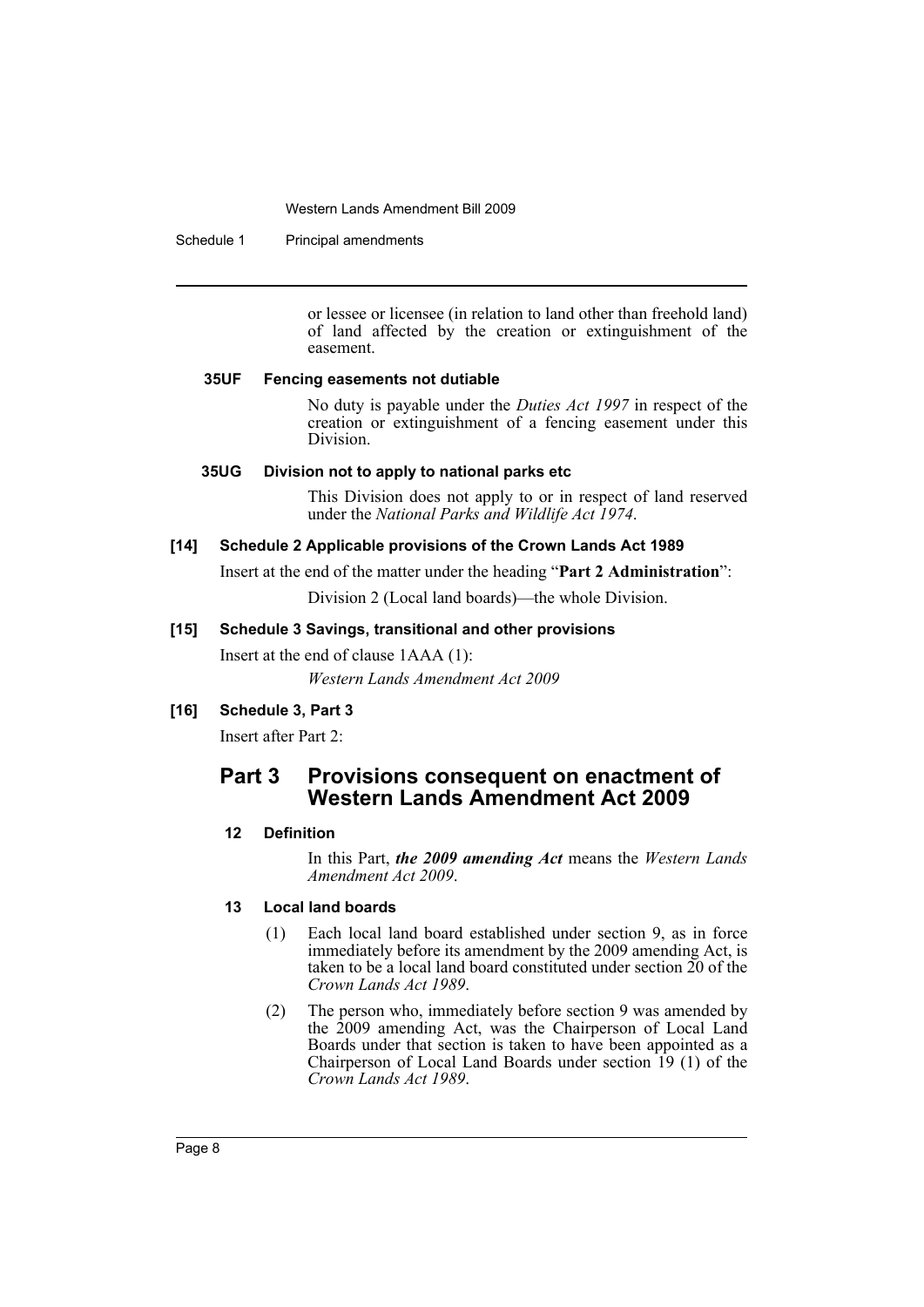Principal amendments **Schedule 1** and the set of the set of the Schedule 1 and the Schedule 1

- (3) A person who, immediately before section 9 was amended by the 2009 amending Act, was a member of a local land board under that section is taken to have been appointed as a member of that board under section 20 of the *Crown Lands Act 1989* and, unless he or she sooner vacates office, continues in office for the balance of the term for which he or she was originally appointed.
- (4) Subject to this Act, proceedings that were commenced before any such local land board before section 9 was amended by the 2009 amending Act are to be disposed of in accordance with the relevant provisions of the *Crown Lands Act 1989*.

#### **14 Term of appointment of members of Western Lands Advisory Council**

The amendment made by the 2009 amending Act to clause 2 of Schedule 5 does not apply to the term of office of any member of the Western Lands Advisory Council who was appointed before the commencement of that amendment.

# **15 Application of section 18A**

- (1) Section 18A, as substituted by the 2009 amending Act, extends to leases granted or issued, and to fences erected, before the commencement of that section.
- (2) Any determination, exemption, allowance or authorisation that, immediately before section 18A was substituted by the 2009 amending Act, was in force under that section is taken to be an order to the same effect under that section, as so substituted.

#### **[17] Schedule 5 Provisions with respect to constitution and procedure of Western Lands Advisory Council**

Omit "holds office for 3 years" from clause 2.

Insert instead "holds office for such term (not exceeding 3 years) as is specified in the member's instrument of appointment".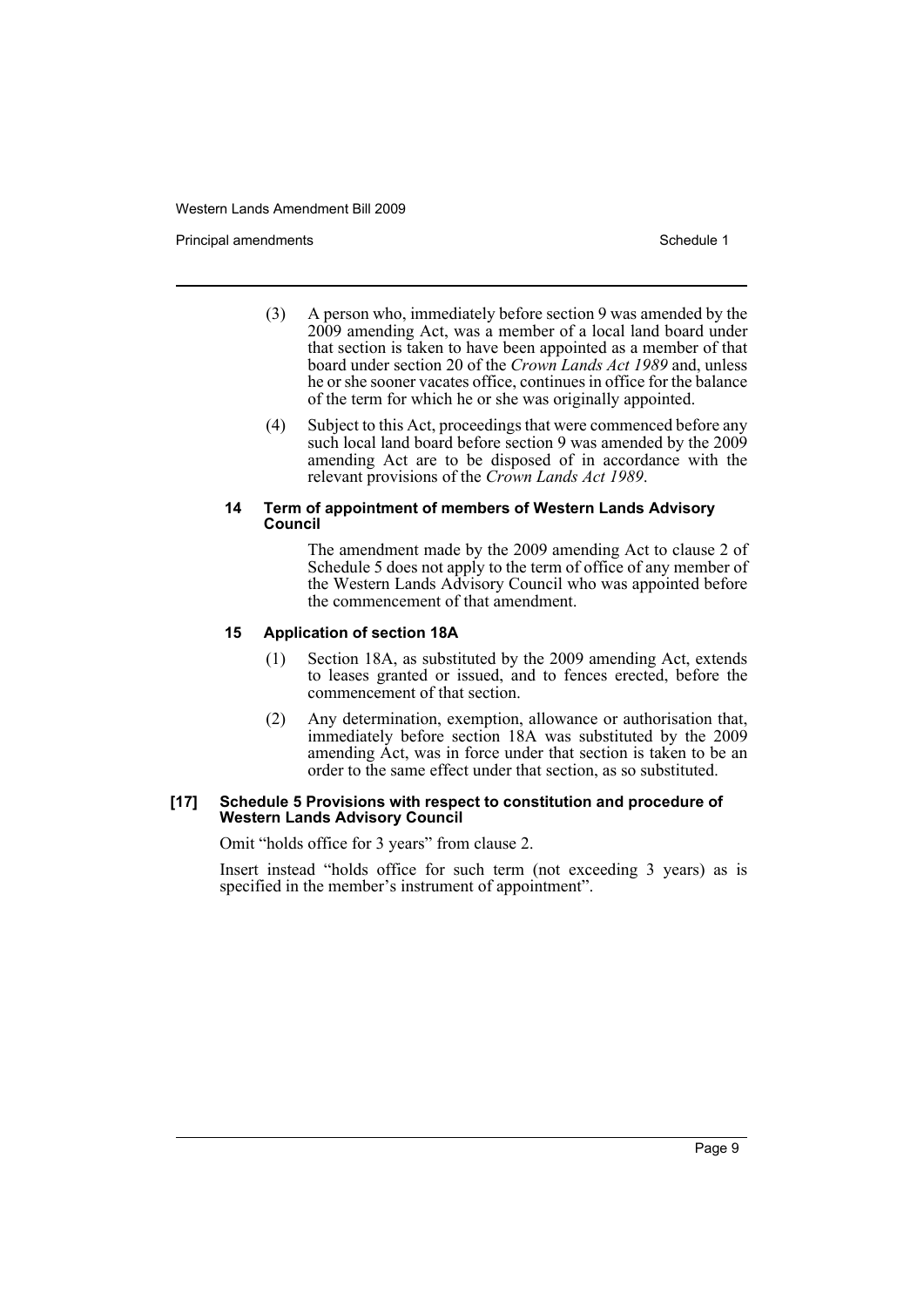Schedule 2 Miscellaneous amendments

# <span id="page-10-0"></span>**Schedule 2 Miscellaneous amendments**

(Section 3)

#### **[1] Section 3 Definitions**

Omit "Part 2 of the *Public Sector Management Act 1988*" wherever occurring in the definitions of *Assistant Commissioner* and *Commissioner* in section 3 (1).

Insert instead "Chapter 1A of the *Public Sector Employment and Management Act 2002*".

# **[2] Section 3 (1), definition of "Department"**

Omit the definition. Insert instead:

*Department* means the Department of Lands.

# **[3] Section 3 (1), definition of "Leased land"**

Insert in alphabetical order:

*Leased land* means land held under a lease granted or issued under this Act.

# **[4] Section 3 (1), definition of "Western Division"**

Omit the definition. Insert instead:

*Western Division* has the same meaning as it has in the *Crown Lands Act 1989*.

# **[5] Section 3B Review of Act**

Omit the section.

# **[6] Section 11 Appointment of staff**

Omit "*Public Sector Management Act 1988*".

Insert instead "*Public Sector Employment and Management Act 2002*".

# **[7] Section 18CC**

Omit the section. Insert instead:

#### **18CC Recovery of debts**

Money due to the Crown under this Act may be recovered, as a debt, in any court of competent jurisdiction.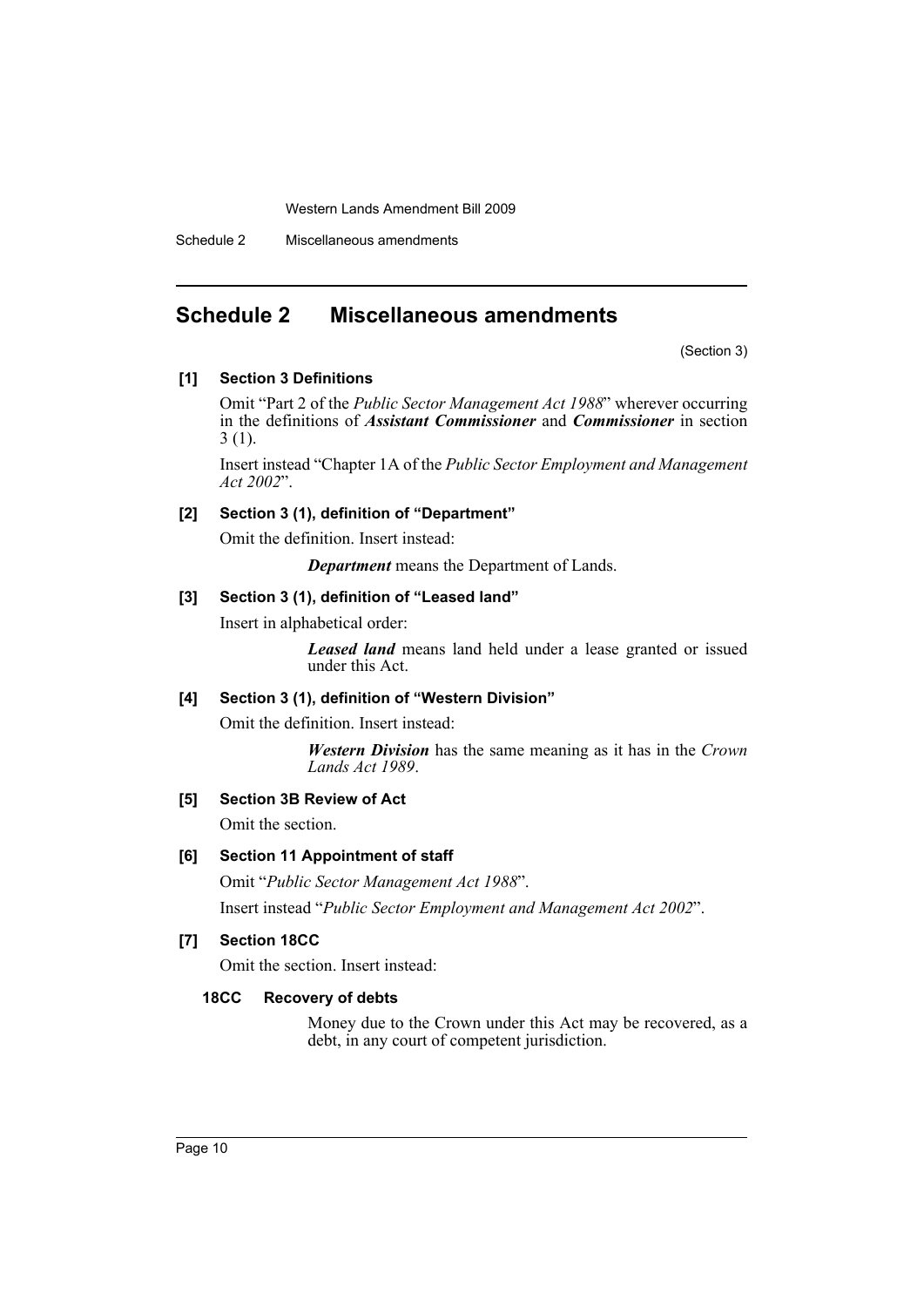Miscellaneous amendments **Schedule 2** and the schedule 2

#### **[8] Section 18D Provisions governing leases**

Omit "granted or issued either before or after the passing of the *Western Lands (Amendment) Act of 1905*" from section 18D (1).

#### **[9] Section 18D (1)**

Renumber paragraphs (i)–(x) as paragraphs (a)–(i), and subparagraphs (a)–(f) of paragraph (iv) as subparagraphs  $(i)$ –(vi), respectively.

#### **[10] Section 18DA Cultivation of certain land**

Omit "whether granted or issued before or after the day appointed and notified under section 2 (3) of the *Western Lands (Leases and Productivity Schemes) Amendment Act 1979*" from section 18DA (1).

#### **[11] Section 18DA (2), definition of "cultivate"**

Omit paragraph (b). Insert instead:

(b) does not include any clearing of native vegetation, or clearing of State protected land, to which the condition referred to in section 18DB (3) applies.

#### **[12] Section 18DB Condition relating to clearing native vegetation and protected land**

Omit section 18DB (2) and (3). Insert instead:

- (2) In this section, *clearing* and *native vegetation* have the same meanings as they have in the *Native Vegetation Act 2003*, and *State protected land* has the same meaning as it has in clause 4 of Schedule 3 to that Act.
- (3) It is a condition of any lease to which this Act applies that any native vegetation on the land the subject of the lease, and any part of that land that is State protected land, must not be cleared except in accordance with the *Native Vegetation Act 2003* (including the *Native Vegetation Conservation Act 1997* as applied by that Act and the regulations under that Act).

# **[13] Section 18E Subsisting leases: extension**

Omit section 18E (4A) and (4B).

# **[14] Section 18I Survey fee**

Omit the section.

#### **[15] Section 18J Conditions attaching to leases: alteration by consent**

Omit "whether before or after the commencement of the *Western Lands (Amendment) Act 1934*,".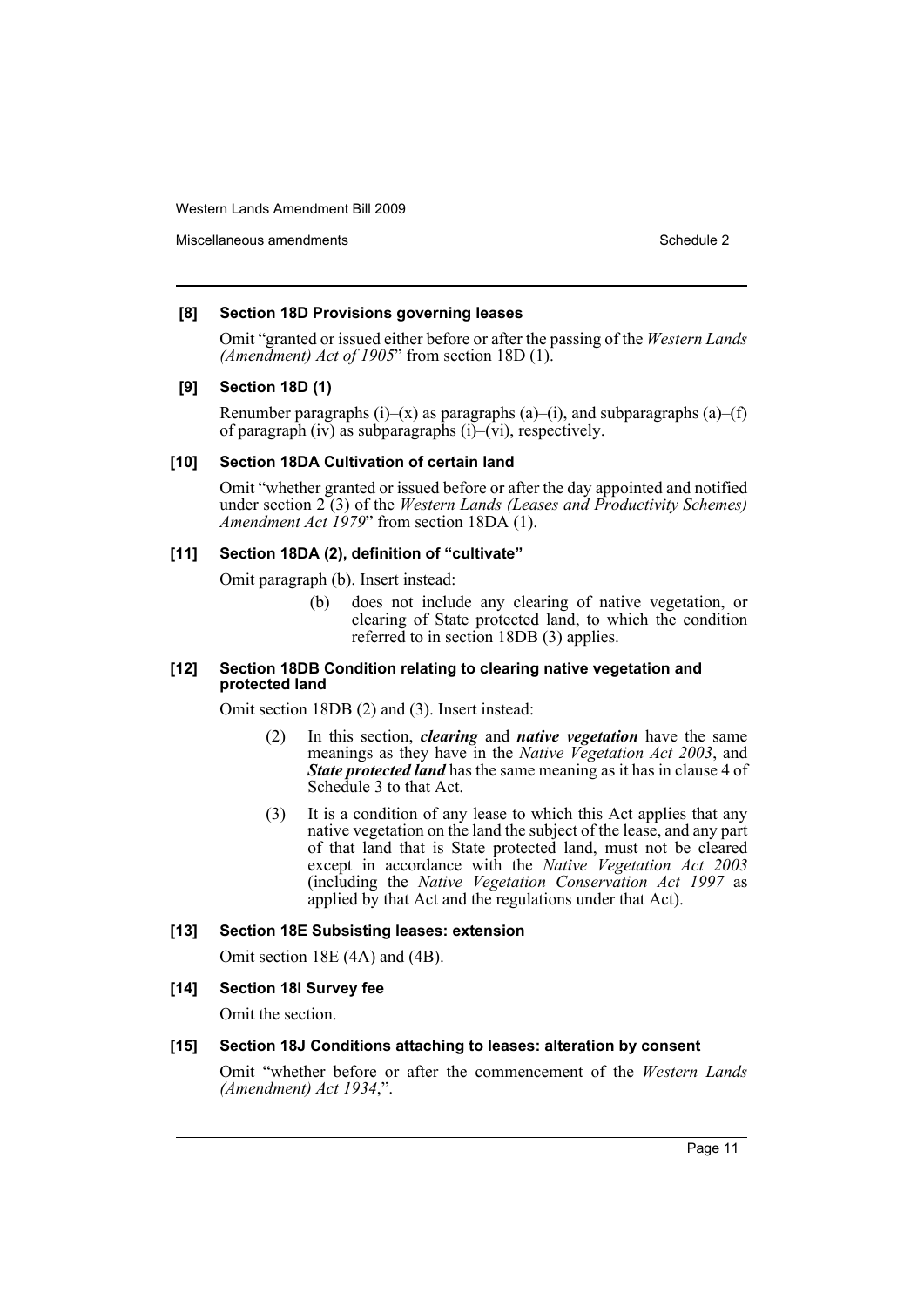Schedule 2 Miscellaneous amendments

#### **[16] Section 28A Granting of leases**

Insert after section 28A (1A):

(1B) The purposes listed in subsection (1) (a)–(e1) do not limit the purposes for which a declaration may be made under subsection (1) (f).

#### **[17] Section 28B Extension of term of lease**

Omit "before or after the insertion of this section by the *Western Lands (Amendment) Act 1989*" from section 28B (1).

#### **[18] Section 35L Amendment of applications etc**

Omit the section.

#### **[19] Section 36B**

Omit sections 36B and 36C. Insert instead:

#### **36B Interest on arrears**

- (1) Any amount payable under a lease, or under this Act in relation to a lease, bears interest at the rate prescribed by the regulations.
- (2) No interest is payable if the amount is paid within 3 months after the date on which payment falls due.
- (3) The Minister may waive, postpone or remit payment of interest under this section.

#### **[20] Section 46 Application of Part**

Omit section 46 (1). Insert instead:

(1) In this Part, a reference to a *condition* of a lease includes a reference to any covenant, term, reservation, exception, exemption, provision or prohibition attaching or applying to the lease, whether by the terms of the lease or the provisions of this Act or otherwise.

### **[21] Section 49 Offences**

Omit "requirements of" wherever occurring in section 49 (1) (a1), (2) (a) and (2A) (a).

Insert instead "prohibition in".

# **[22] Section 49 (1) (b), (c), (e), (g) and (h)**

Omit " $(iv)$ ", " $(ix)$ ", " $(vii)$ ", " $(x)$ " and " $(viii)$ ". Insert instead "(d)", "(h)", "(f)", "(i)" and "(g)", respectively.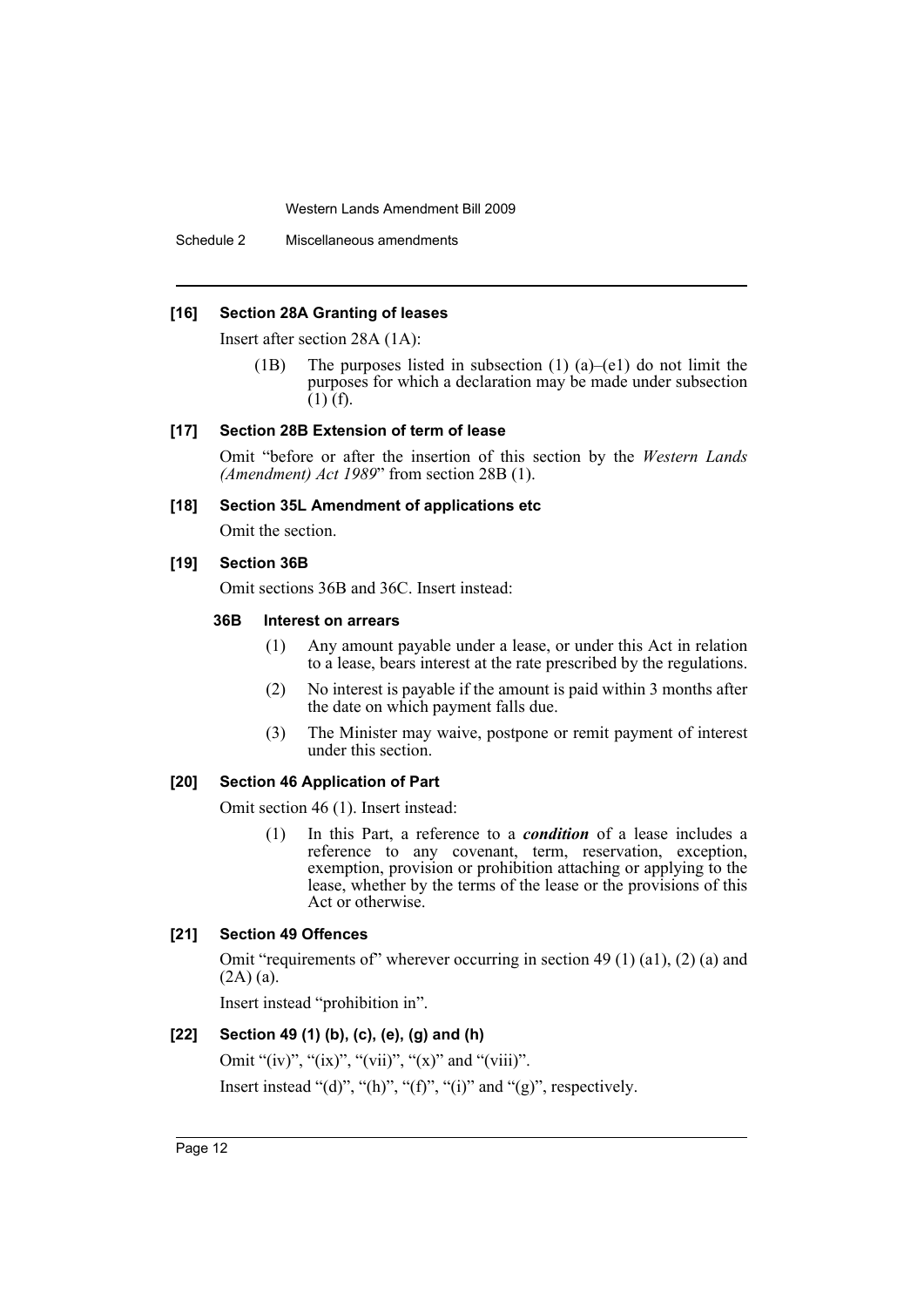Miscellaneous amendments **Schedule 2** and the set of the Schedule 2

# **[23] Schedule 1, heading**

Omit the heading to Schedule 1. Insert instead:

# **Schedule 1 General lease conditions**

(Section 18)

**[24] Schedule 1, paragraph (e)**

Omit ", roads, or tracks".

# **[25] Schedule 3 Savings, transitional and other provisions**

Insert after clause 1AAB:

# **1AAC Application of section 18D**

Section 18D extends to leases granted or issued before the commencement of the *Western Lands (Amendment) Act of 1905*.

#### **[26] Schedule 3, clause 1ABA**

Insert after clause 1AB:

#### **1ABA Application of section 18J**

Section 18J extends to leases granted or brought under this Act before the commencement of the amending Act.

# **[27] Schedule 3, Part 1AAA**

Insert after Part 1A:

# **Part 1AAA Provisions consequent on enactment of Western Lands (Leases and Productivity Schemes) Amendment Act 1979**

# **1ABB Application of section 18DA**

Section 18DA extends to leases granted or issued before the commencement of that section.

#### **[28] Schedule 3, clause 1AG**

Insert after clause 1AF:

# **1AG Application of sections 28B and 28BA**

Sections 28B and 28BA extend to leases granted under section 28A before the insertion of those sections by the amending Act.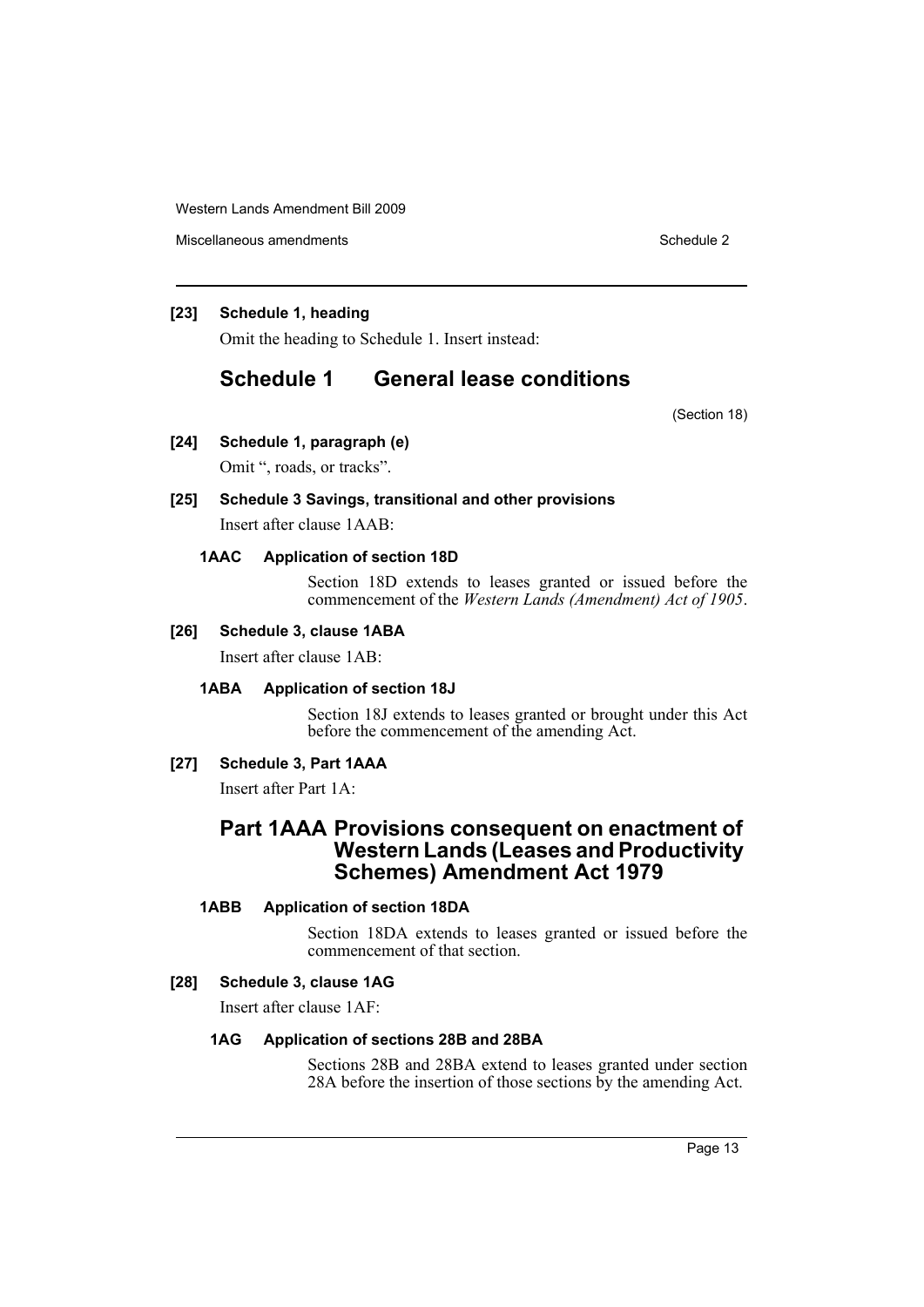Schedule 2 Miscellaneous amendments

#### **[29] Schedule 5 Provisions with respect to constitution and procedure of Western Lands Advisory Council**

Omit "Part 2 of the *Public Sector Management Act 1988*" from clause 7 (1).

Insert instead "Chapter 2 of the *Public Sector Employment and Management Act 2002*".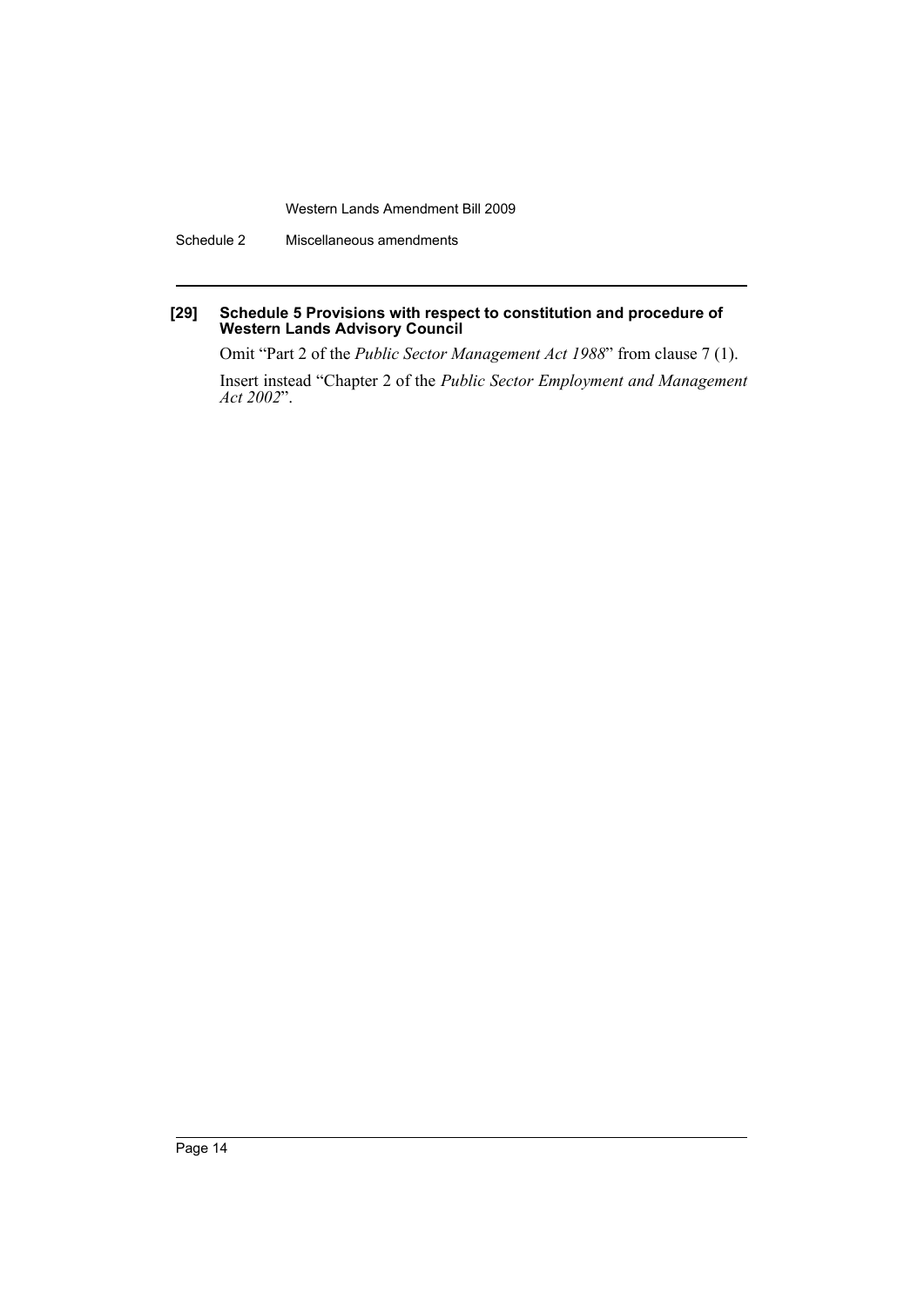Amendment of other Acts and instruments Schedule 3

# <span id="page-15-0"></span>**Schedule 3 Amendment of other Acts and instruments**

(Section 4)

# **3.1 Commons Management Act 1989 No 13**

#### **Section 3 Definitions**

Omit the definition of *local land board* from section 3 (1). Insert instead:

*local land board* means a local land board constituted under the *Crown Lands Act 1989*.

# **3.2 Conveyancing Act 1919 No 6**

#### **[1] Section 7A Current plan**

Insert at the end of section 7A (3) (b):

or

(c) land the subject of a special purpose lease within the meaning of Division 3A of Part 4 of the *Crown Lands Act 1989* or Part 9E of the *Western Lands Act 1901*,

# **[2] Section 23G Exceptions to sec 23F**

Insert after section 23G (m):

- (n) a transaction that comprises:
	- (i) the granting of a special purpose lease within the meaning of Division 3A of Part 4 of the *Crown Lands Act 1989* or Part 9E of the *Western Lands Act 1901*, or
	- (ii) the transfer, conveyance, sublease, variation or mortgage of a leasehold interest so created.

# **3.3 Crown Lands Act 1989 No 6**

# **[1] Section 3 Definitions**

Insert in alphabetical order in section 3 (1):

*Eastern and Central Division*—see section 4 (2).

*Lord Howe Island* has the same meaning as *Island* has in the *Lord Howe Island Act 1953*.

*Western Division*—see section 4 (2A).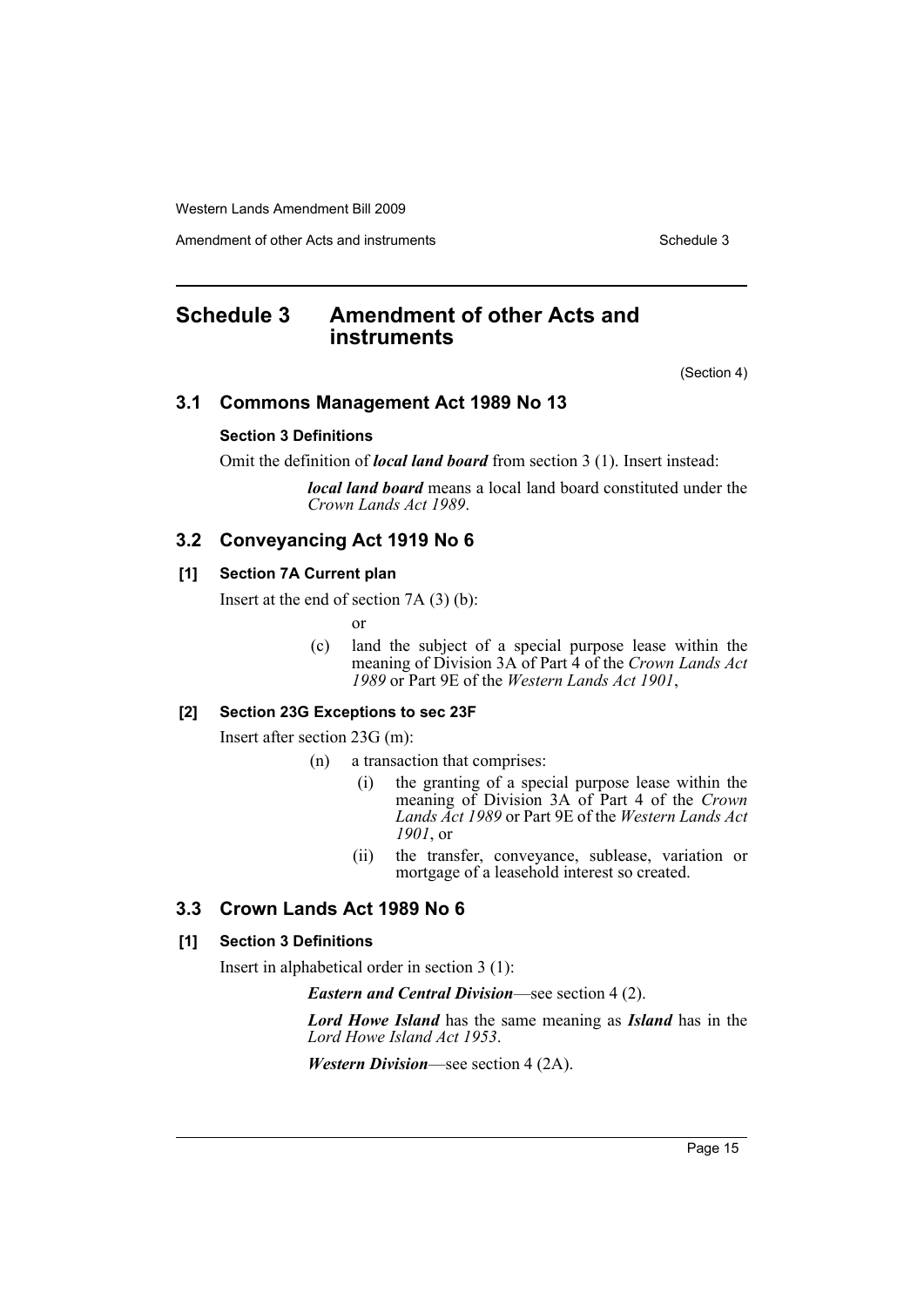Schedule 3 Amendment of other Acts and instruments

#### **[2] Section 3 (1), definition of "land district"**

Omit the definition. Insert instead:

*land district* means a land district referred to in section 8 (1), or established under section 8 (1A) or (2), and includes:

- (a) an administrative district established under section 9 of the *Western Lands Act 1901*, and
- (b) a development district declared under section 44B of this Act or section 35XB of the *Western Lands Act 1901*.

#### **[3] Section 4 Divisions of the State**

Omit section 4 (2) (a). Insert instead:

(a) such part of the State as is not within Lord Howe Island or the Western Division, and

#### **[4] Section 4 (2A)**

Insert after section 4 (2):

(2A) Subject to any regulations made under subsection (3), the Western Division comprises that part of the State depicted in Lot 1901, Deposited Plan 1133899, recorded in the office of the Registrar-General.

#### **[5] Section 5 Application of Act**

Insert after section 5 (3):

(4) This Act does not apply to or in respect of Lord Howe Island.

# **3.4 Dividing Fences Act 1991 No 72**

#### **[1] Section 3 Definitions**

Omit "or under the *Western Lands Act 1901*" from the definition of *local land board*.

# **[2] Section 4 Determination as to "sufficient dividing fence"**

Insert after section 4 (f):

(g) in the case of a dividing fence affecting land the subject of a lease under the *Western Lands Act 1901*, any order in force under section 18A of that Act.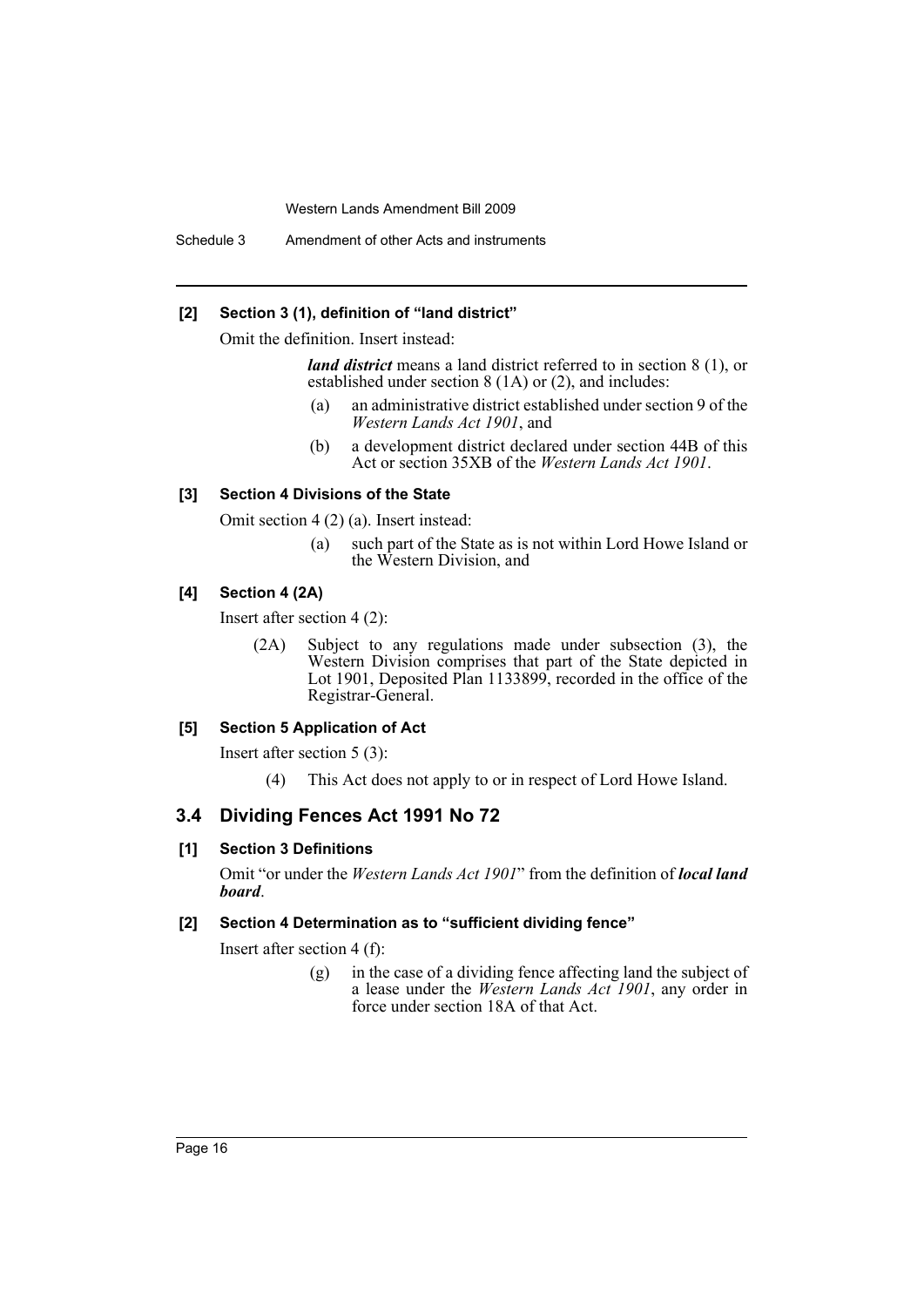# Amendment of other Acts and instruments Schedule 3

# **[3] Section 13 Jurisdiction of Local Court or local land board**

Insert after section 13 (1):

(1A) Despite subsection (1), only a local land board has jurisdiction to hear and determine matters affecting land the subject of a lease under the *Western Lands Act 1901*.

# **3.5 Forestry Act 1916 No 55**

**Section 27 Penalty for unlawfully taking timber, products or forest materials**

Omit "18D (ii)" from section 27 (3) (b). Insert instead "18D (b)".

# **3.6 Freedom of Information Regulation 2005**

#### **Schedule 3 Public authorities**

Omit "Local land board under the *Western Lands Act 1901*" from Part 3. Insert instead "Local land board under the *Crown Lands Act 1989*".

# **3.7 Local Government Act 1993 No 30**

**Section 682 Power to appear before local land boards** Omit "or the *Western Lands Act 1901*".

# **3.8 National Parks and Wildlife Act 1974 No 80**

#### **Section 153E**

Insert after section 153D:

#### **153E Easements to repair and maintain the Border Fence**

- (1) For the purpose of the repair and maintenance of the Border Fence, the Minister may grant easements or rights of way in favour of the Wild Dog Destruction Board through, on or in any land reserved under this Act.
- (2) An easement or right of way under this section may be granted subject to such terms and conditions as the Minister may determine.
- (3) The Minister may from time to time revoke or vary any grant under this section of an easement or right of way.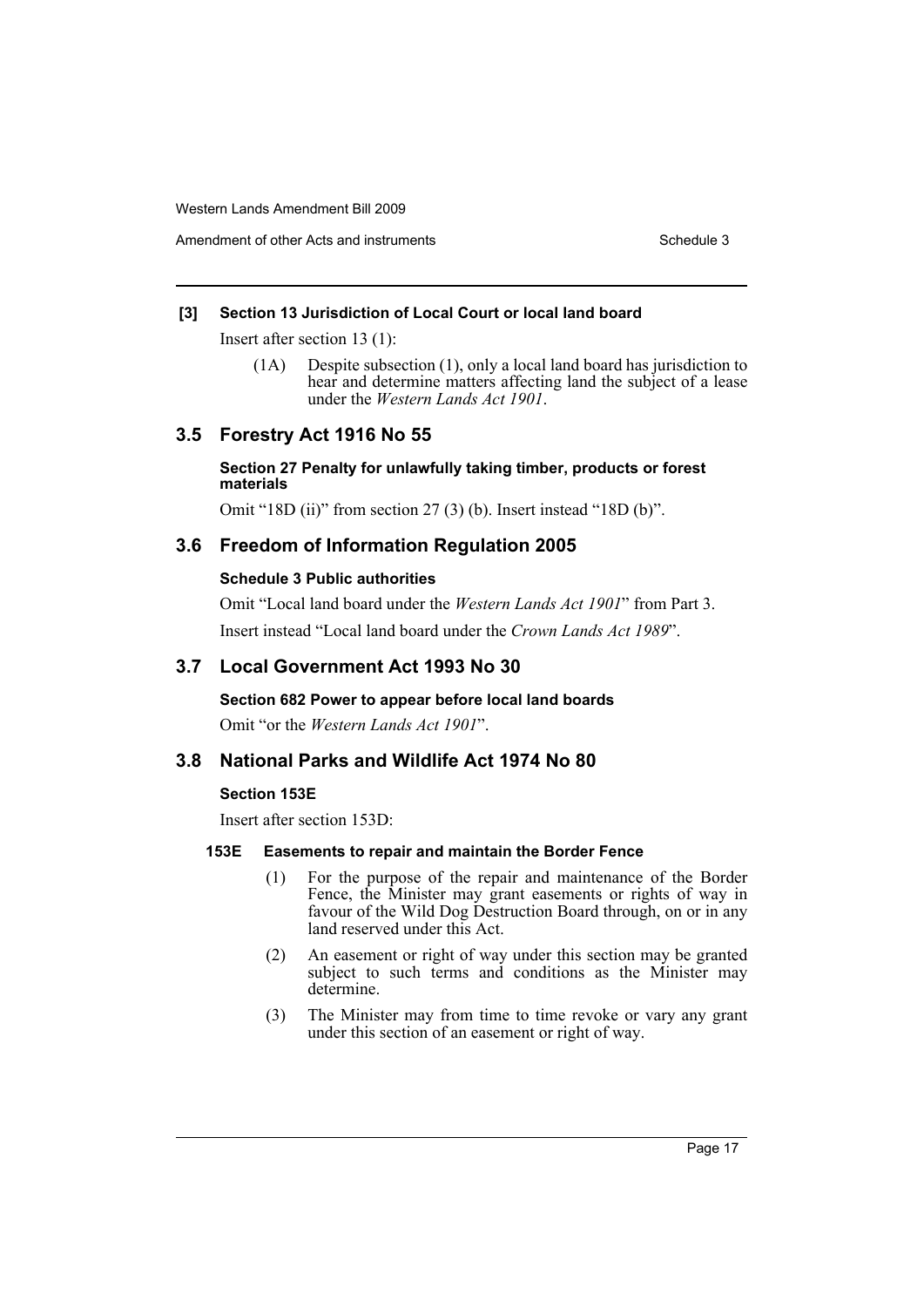Schedule 3 Amendment of other Acts and instruments

- (4) The Minister is required to consult the Minister administering the *Western Lands Act 1901* before exercising a power conferred by this section.
- (5) This section does not operate to limit a power under any other section of this Part to grant easements or rights of way through, on or in any land reserved under this Act.
- (6) In this section:

**Border Fence** means the Queensland Border Fence, or the South Australian Border Fence, within the meaning of the *Wild Dog Destruction Act 1921*.

*Wild Dog Destruction Board* means the Wild Dog Destruction Board constituted under the *Wild Dog Destruction Act 1921*.

# **3.9 Native Vegetation Regulation 2005**

#### **Clause 3 Definitions**

Omit "*Western Lands Act 1901*" from the definition of *Western Division* in clause 3 (1).

Insert instead "*Crown Lands Act 1989*".

# **3.10 Passenger Transport Regulation 2007**

#### **Clause 3 Definitions**

Omit the definition of *Western Division* from clause 3 (1). Insert instead:

*Western Division* has the same meaning as it has in the *Crown Lands Act 1989*.

# **3.11 Roads Act 1993 No 33**

#### **Dictionary**

Omit "or the *Western Lands Act 1901*, as the case may be," from the definition of *local land board*.

# **3.12 Rural Lands Protection Act 1998 No 143**

### **Dictionary**

Omit the definition of *appropriate local land board*. Insert instead:

*appropriate local land board*, in relation to any land, means the local land board for the land district (within the meaning of the *Crown Lands Act 1989*) in which the land is situated.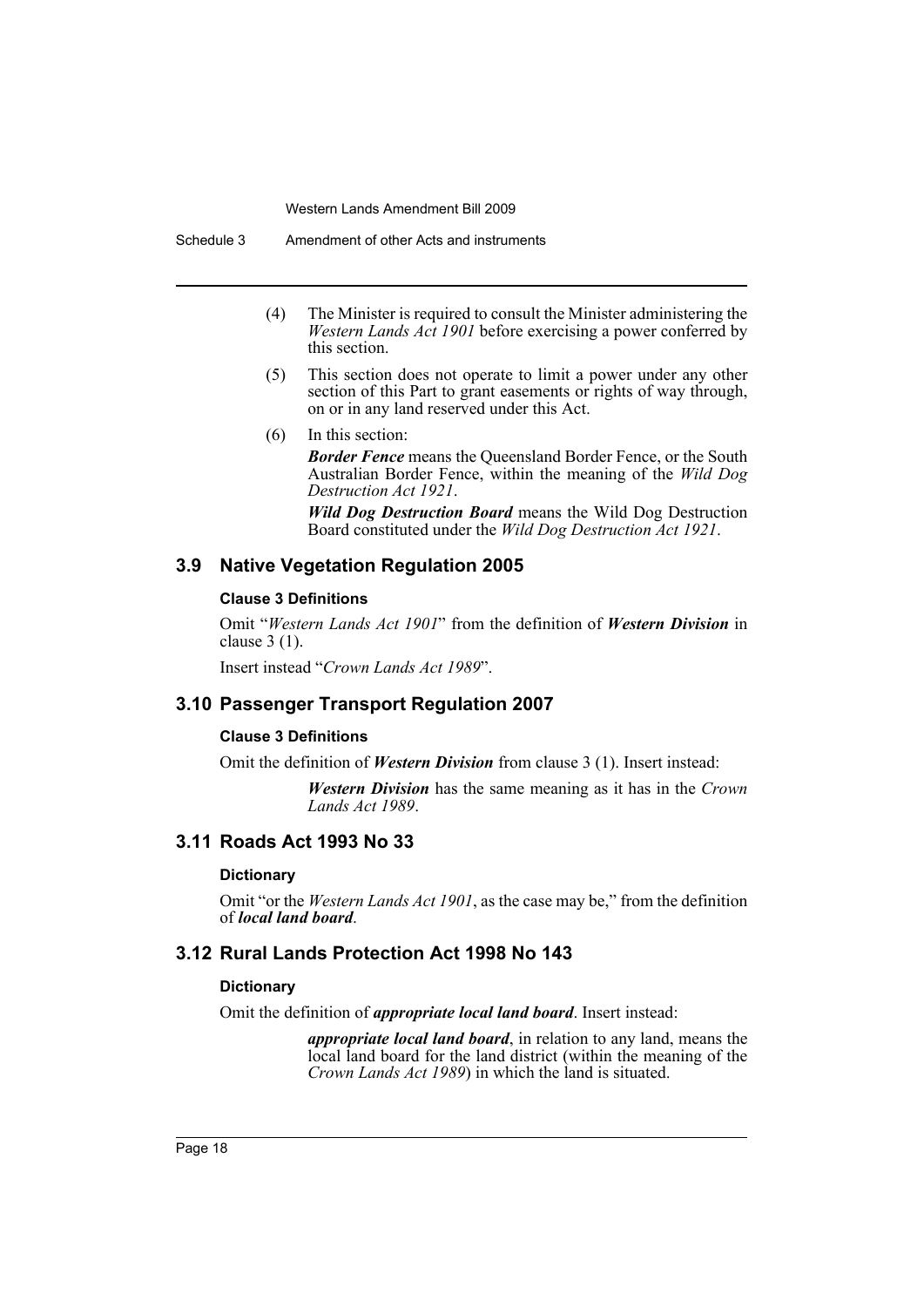# Amendment of other Acts and instruments Schedule 3

# **3.13 Soil Conservation Act 1938 No 10**

### **Section 3 Definitions**

Omit "*Crown Lands Consolidation Act 1913*" from the definition of *Local land board* in section 3 (1). Insert instead "*Crown Lands Act 1989*".

# **3.14 Trees (Disputes Between Neighbours) Act 2006 No 126**

# **[1] Section 11 Trees on Crown land referred to local land board**

Omit "or section 10A of the *Western Lands Act 1901*" from section 11 (1).

# **[2] Section 11 (1) (b)**

Omit "or the *Western Lands Act 1901*".

# **3.15 Valuation of Land Act 1916 No 2**

# **Section 4 Definitions**

Omit the definition of *Western Division* from section 4 (1). Insert instead:

*Western Division* has the same meaning as it has in the *Crown Lands Act 1989*.

# **3.16 Water Act 1912 No 44**

# **Section 4 Definitions**

Omit the definition of *Western Division*. Insert instead:

*Western Division* has the same meaning as it has in the *Crown Lands Act 1989*.

# **3.17 Western Lands Regulation 2004**

**[1] Part 2 Local land boards**

Omit the Part.

**[2] Clause 20 Interest on arrears: section 36B** Omit "36B (2) (d)". Insert instead "36B (1)".

# **[3] Clause 21 Interest on sums payable: section 36C**

Omit the clause.